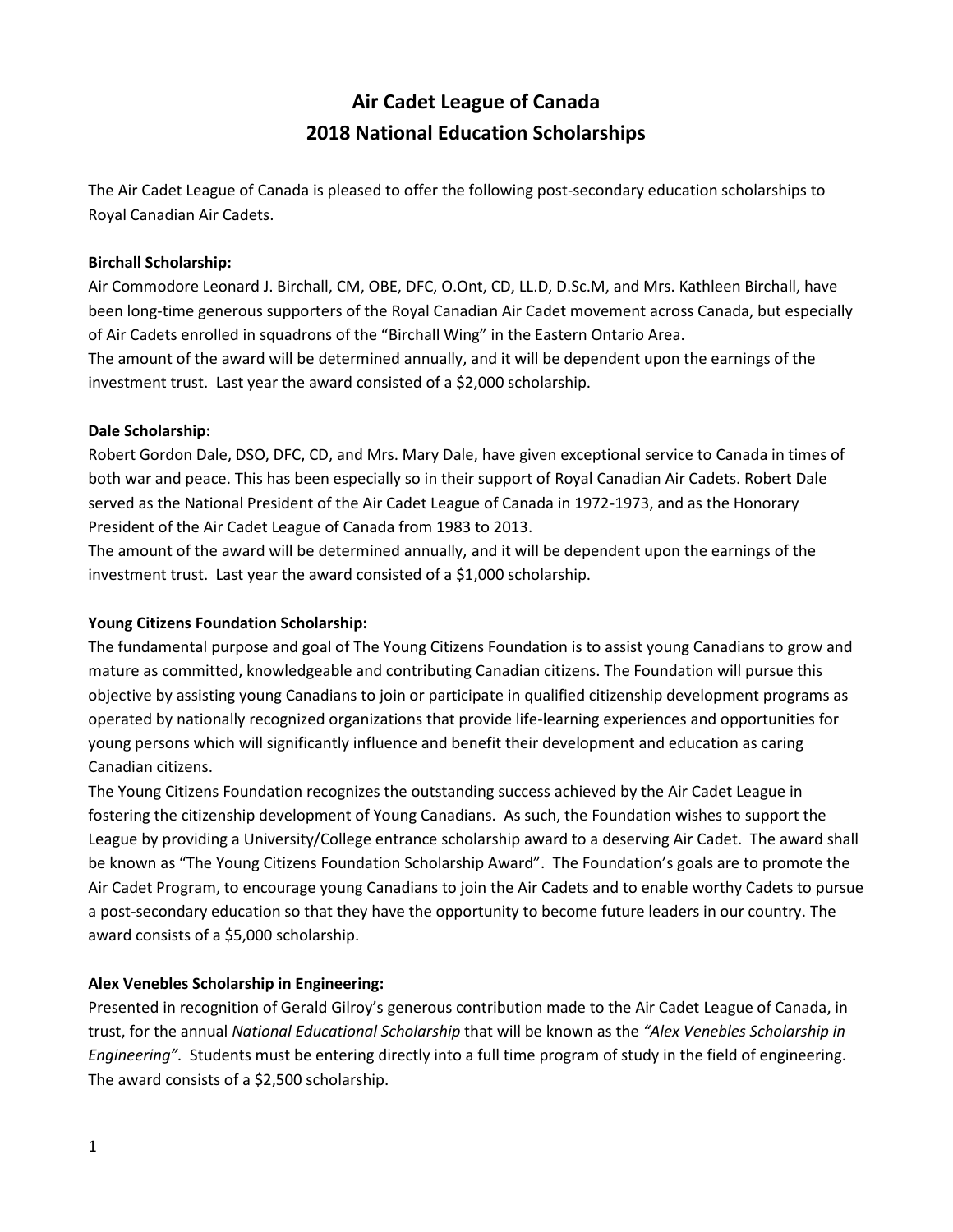#### **Jazz Scholarships:**

- 1) **The Jazz Aviation Pathway Award for Professionalism**. Awarded to a full-time student accepted and enrolled in a Jazz APP-affiliated aviation program for outstanding contributions to safety, leadership and professionalism. The Award consists of a \$3,000 scholarship.
- 2) **The Jazz Aviation Pathway Award for Professionalism and Diversity**. Awarded to a full-time student accepted and enrolled in a Jazz APP affiliated aviation program who has self-identified as aboriginal, a person with a disability, a visible minority or female; for outstanding contributions to safety, leadership and professionalism. The Award consists of a \$3,000 scholarship.

The Jazz APP program is offered through [affiliated schools.](http://www.flyjazz.ca/en/home/aboutjazz/careers/jazzapp/default.aspx)

All Cadets who have graduated from the Power program and meet the eligibility requirements can apply for the Jazz Aviation Pathways award for Professionalism. Any Cadet who has graduated from the Power program and identifies themselves in one of the categories of aboriginal, a person with disability, a visible minority, or female can apply for the Jazz Aviation Pathways award for Professionalism and diversity. The National Education Scholarship Committee will review all applications and may consider Cadets applying to the second award as candidates for the first award if warranted. Award recipients will meet with Jazz representatives during a visit to the Jazz training facility.

### **General Information:**

All scholarships are open to students that are members of the Royal Canadian Air Cadets during the year of application, and they are awarded based on secondary school scholastic achievement, combined with outstanding performance as an Air Cadet. Each applicant will be considered for the Birchall, Dale, and Young Citizen's awards, while cadets who indicate that they will be attending one of the Jazz APP programs and have completed the pilot program will also be considered for the Jazz Scholarships. Applicants indicating that they will be enrolled in an Engineering Program will also be considered for the Alex Venebles Scholarship in Engineering.

Applicants must be graduates of the secondary school system (or equivalent) of any Province or Territory, in the year of application, and who are entering directly into a full program of studies at a fully-accredited postsecondary education facility (university, college, cegep or technical institute) where the program undertaken leads to a degree, diploma, or professional or technical qualification.

Applications and supporting documents for all National Education Scholarships must be received in digital form (PDF) **no later than April 1st 2018** at the National Office of the Air Cadet League of Canada, [leaguehq@aircadetleague.com.](mailto:leaguehq@aircadetleague.com)

The email should be titled beginning with your name and National Education Scholarships such as: *Fred Jones National Education Scholarships*. A scholarship will not be awarded until confirmation of proof of acceptance and registration at the selected post-secondary education facility has been received. In this regard, it should be noted that such proof is not required at the time of application, but that it will be required from the selected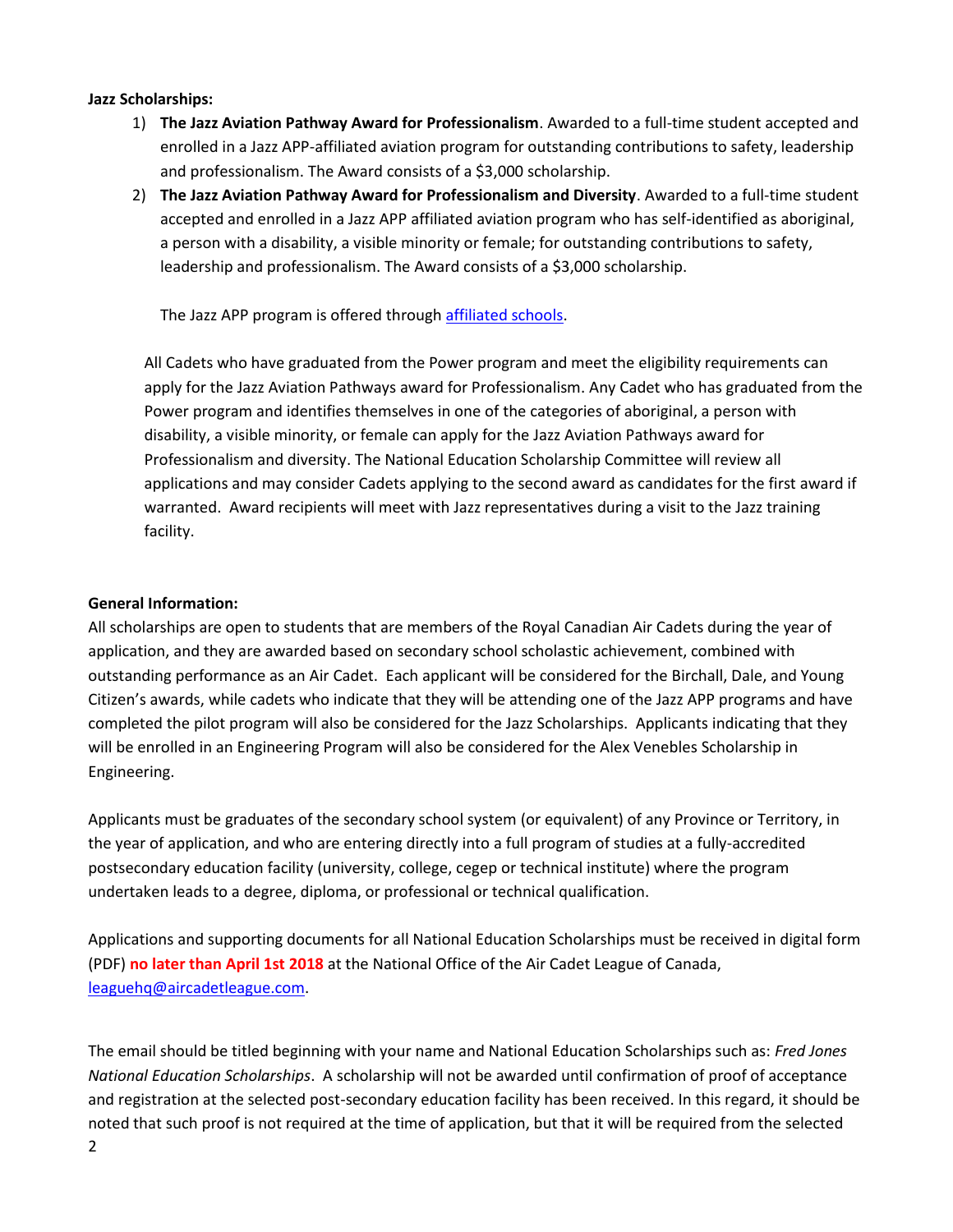recipients as soon as possible after that determination has been made. The educational portion of the evaluation will be based on high school or Secondaire V core subjects (Languages, Mathematics, Science and Social Science). The latest marks in the core areas must be included on the transcript.

The National Scholarship Committee, comprised of members of the National Advisory Council, will consider all eligible candidates. The Chairperson of the Committee will declare the name of the recipient of the National Education Scholarships. Payment to the Education Institution, towards tuition, will be sent once all requirements have been satisfied. Following selection, the recipient may be requested to provide a photograph or digital image (in uniform) for purposes of publicity.

Note: The National Scholarship Committee reserves the right to withhold the award of any of the scholarships if the academic standing of candidates is not sufficiently high. A successful applicant may only receive one Air Cadet League National Education Scholarship. Scholarship recipients should be announced by the end of MAY.

# **Information to be provided in digital form (PDF)**

- o **A completed application form;**
- o **A statement of approximately 300 words outlining your career goals and objectives. Explain why you wish to attend the institution you have chosen, and what benefits you will gain from post-secondary education;**
- o **A letter of recommendation from your Squadron's Commanding Officer;**
- o **A letter of support from the Chairperson of your Squadron's Sponsoring Committee;**
- o **Any other recommendations will be considered. i.e. School Principal, Department Head, or Counselor;**
- o **A copy of the most recently available Transcript of Marks from either the Secondary School, or from the Ministry of Education. For Québec Cadets - Secondary 5 Transcript.**

If you have any questions please contact the Air Cadet League, [leaguehq@aircadetleague.com.](mailto:leaguehq@aircadetleague.com)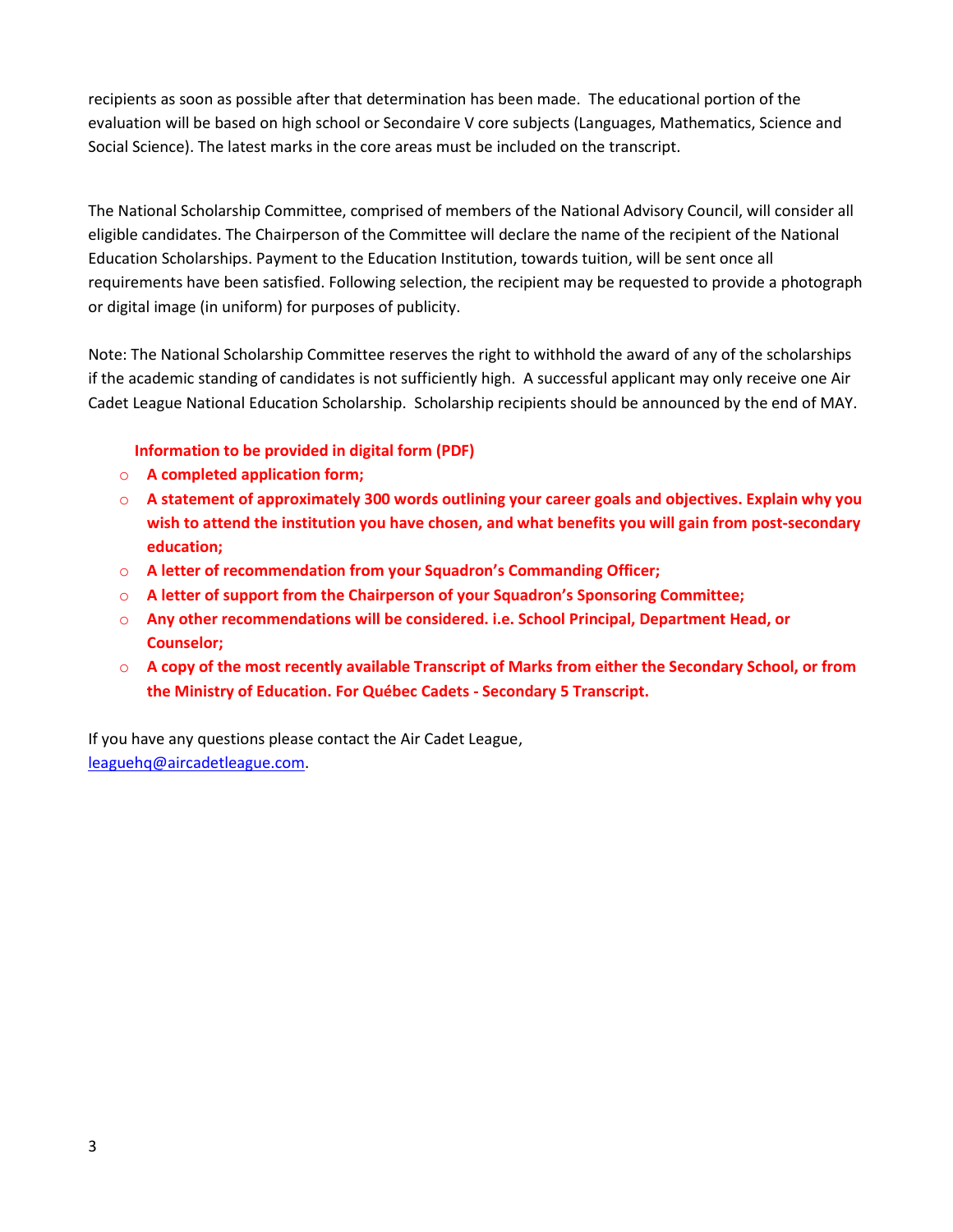#### **Air Cadet League of Canada**

### **2018 National Education Scholarships Application**

# **All applications and supporting documents must be received no later than April 1st**

| Surname            |                       |  |
|--------------------|-----------------------|--|
| <b>Given Names</b> |                       |  |
| Address            |                       |  |
| City               | Province/Territory    |  |
| Postal Code        | Telephone number      |  |
| E-Mail             | Date of Birth (Y/M/D) |  |

University, College, Cegep or Institute applied to: \_\_\_\_\_\_\_\_\_\_\_\_\_\_\_\_\_\_\_\_\_\_\_\_\_\_\_\_

In addition to being considered for the Birchall, Dale, and Young Citizen's Foundation Scholarships, I have reviewed the requirements for the Jazz scholarships / Alex Venables Scholarship in Engineering and confirm I am eligible to apply.

I wish to be considered for the Alex Venebles Scholarship in Engineering.

I wish to be considered for the Jazz Aviation Pathway Award for Professionalism.

I also meet the criteria for the following category for the Jazz Aviation Pathway Award for Professionalism and Diversity

\_\_\_\_\_\_\_\_\_\_\_\_\_\_\_\_\_\_\_\_\_\_\_\_\_\_\_\_\_\_\_\_\_\_\_\_\_\_\_\_\_\_\_\_\_ \_\_\_\_\_\_\_\_\_\_\_\_\_\_\_\_\_\_\_\_\_\_\_\_\_\_\_\_\_\_\_\_\_\_\_\_\_\_\_

| Aboriginal/First Nation Person with Disability Visible Minority Group

**Female** 

If selected, I agree to provide my photograph for publicity purposes

Signature of Applicant

If applicant under 18 years of age:

Name Parent/ Guardian (please print) Signature of Parent / Guardian

\_\_\_\_\_\_\_\_\_\_\_\_\_\_\_\_\_\_\_\_\_\_\_\_\_\_\_\_\_\_\_\_\_\_\_\_\_\_\_\_\_\_\_\_\_

DECLARATION – I declare that the statements made in this application are true.

\_\_\_\_\_\_\_\_\_\_\_\_\_\_\_\_\_\_\_\_\_\_\_\_\_\_ \_\_\_\_\_\_\_\_\_\_\_\_\_\_\_\_\_\_\_\_\_\_\_

\_\_\_\_\_\_\_\_\_\_\_\_\_\_\_\_\_\_\_\_\_\_\_\_\_\_ \_\_\_\_\_\_\_\_\_\_\_\_\_\_\_\_\_\_\_\_\_\_\_

CO's Name (please print) Chair of Sponsoring Committee Name (please print)

CO's Signature CO's Signature CO's Signature

Date (Y/M/D) \_\_\_\_\_\_\_\_\_\_\_\_\_ Date: (Y/M/D) \_\_\_\_\_\_\_\_\_\_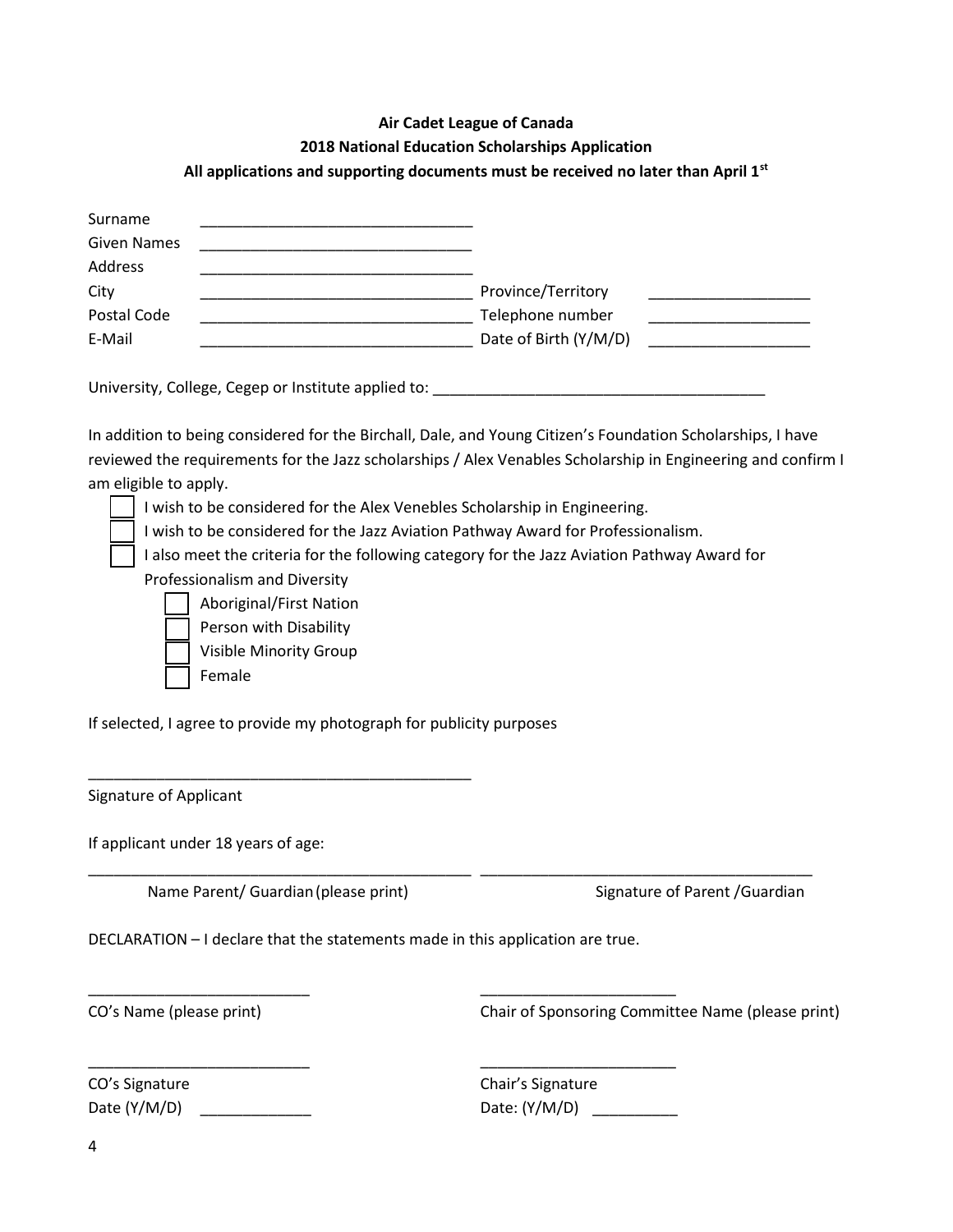### **ROYAL CANADIAN AIR CADET RECORD**

| Squadron (Number and Name) |  |
|----------------------------|--|
| Date of Enrolment (Y/M/D)  |  |
| <b>Current Rank</b>        |  |

#### **List Specialty Courses / Camps attended as cadet or staff including duration (2,3, or 6 week):**

| Year | Course/Camp | Duration (weeks) |
|------|-------------|------------------|
|      |             |                  |
|      |             |                  |
|      |             |                  |
|      |             |                  |
|      |             |                  |
|      |             |                  |

#### **Cadet extracurricular activities. i.e. Band, Guard, Sports etc. (over the past 12 months):**

| Activity | # of hours | Activity | # of hours |
|----------|------------|----------|------------|
|          |            |          |            |
|          |            |          |            |
|          |            |          |            |
|          |            |          |            |

# **Community: List volunteer activities and estimated time (over the past 12 months) spent volunteering outside of cadets.**

| Activity | # of hours | Activity | # of hours |
|----------|------------|----------|------------|
|          |            |          |            |
|          |            |          |            |
|          |            |          |            |
|          |            |          |            |

**Indicate if you have been awarded any of the following medals:** 

Cadet Award for Bravery

Duke of Edinburgh Award

Royal Canadian Legion Cadet Medal of Excellence

Lord Strathcona Medal

ANAVETS Cadet Medal of Merit

Air Force Association Medal